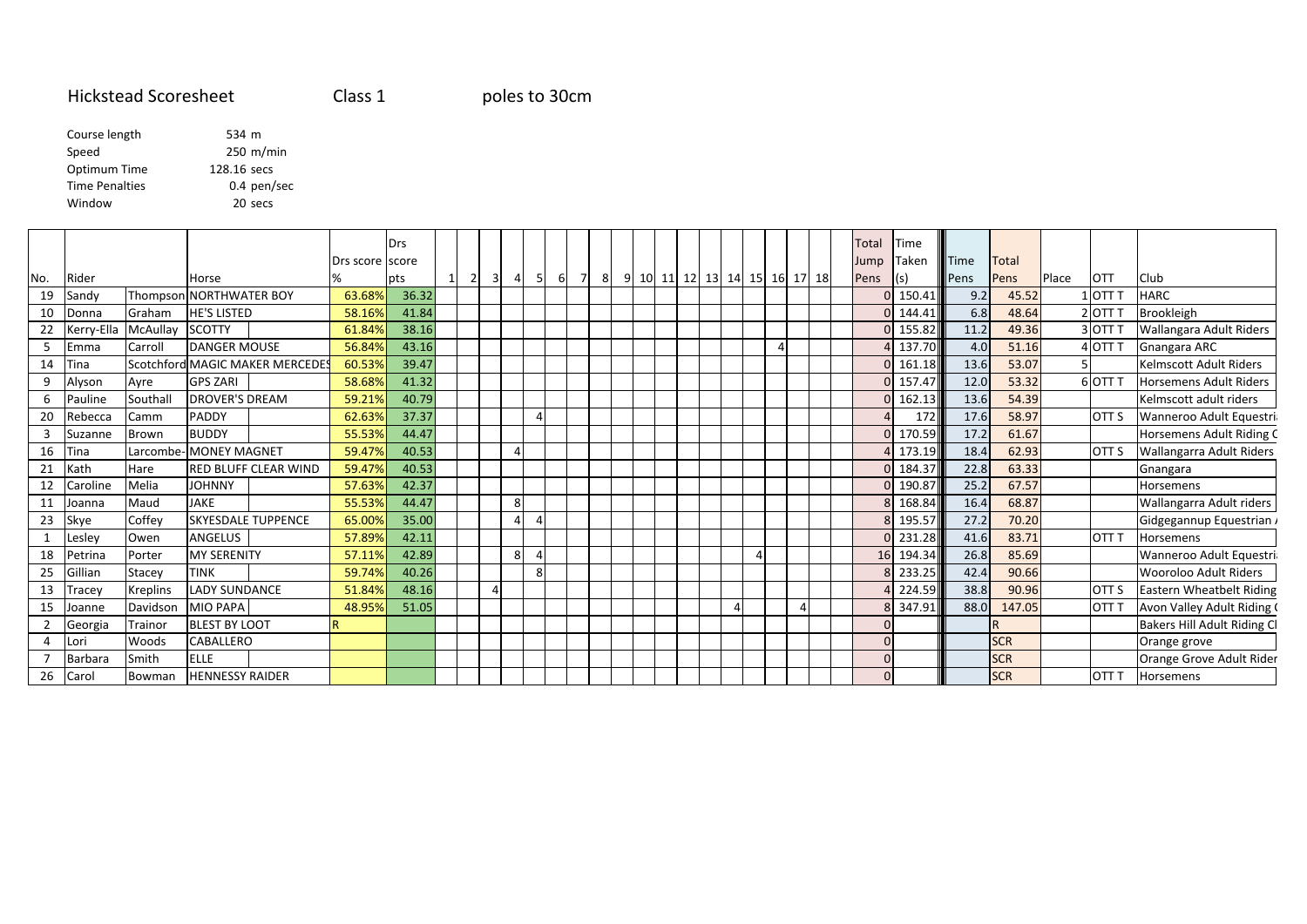an club

 $\lambda$ lub

Club

Assoc

an Club

Club

Club Inc

 $ub$ 

Orange Grove Adult Riders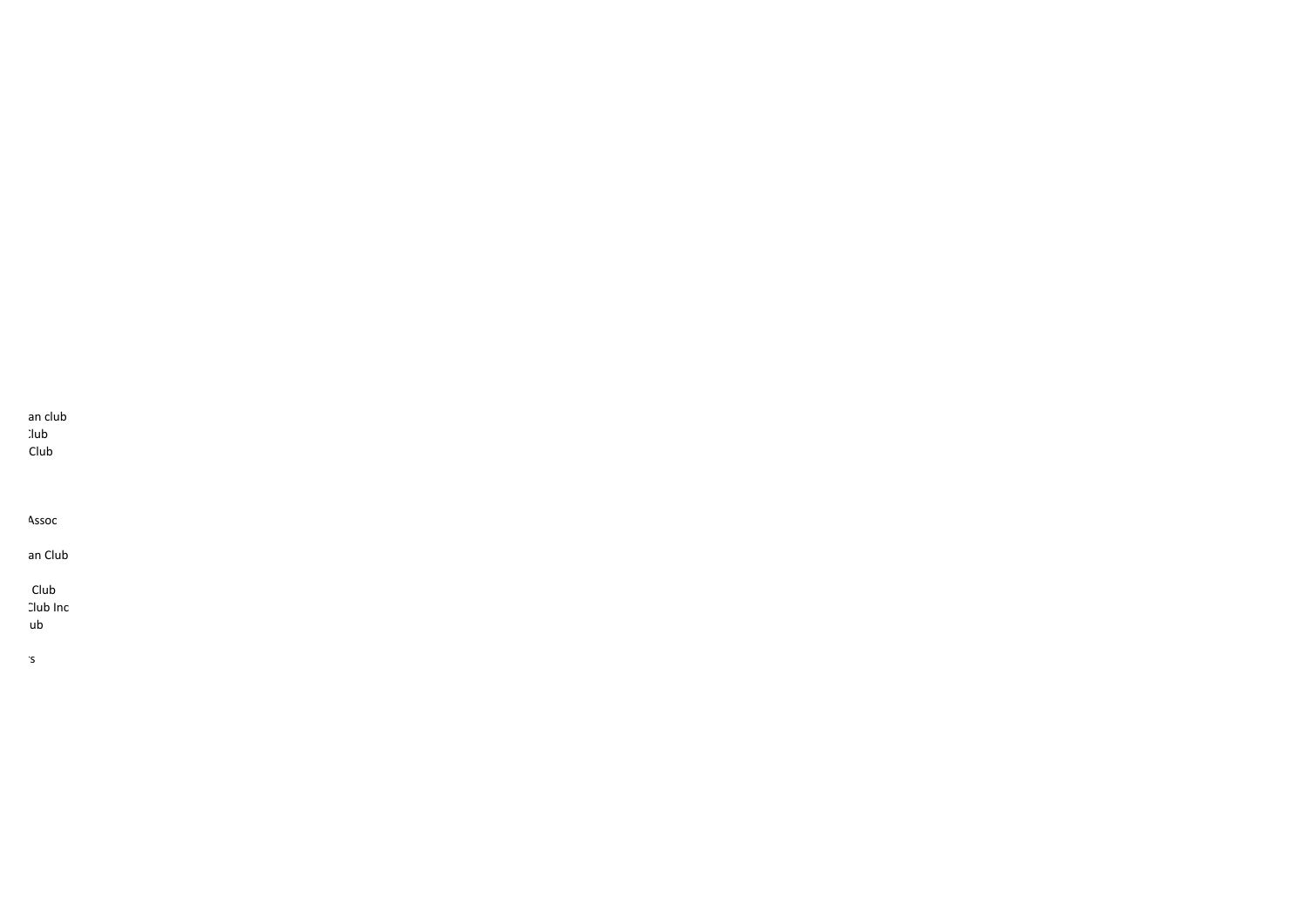### Hickstead Scoresheet

Class 2

poles to 30cm

| Course length         | 534 m       |
|-----------------------|-------------|
| Speed                 | 250 m/min   |
| Optimum Time          | 128.16 secs |
| <b>Time Penalties</b> | 0.4 pen/sec |
| Window                | 20 secs     |
|                       |             |

|     |            |              |                                   |         | Drs   |                |                         |                     |            |  |    |                              |  |  |  | Total | <b>Time</b>     |        |             |              |       |              |                                    |  |
|-----|------------|--------------|-----------------------------------|---------|-------|----------------|-------------------------|---------------------|------------|--|----|------------------------------|--|--|--|-------|-----------------|--------|-------------|--------------|-------|--------------|------------------------------------|--|
|     |            |              |                                   | Drs     | score |                |                         |                     |            |  |    |                              |  |  |  | Jump  | Taken           |        | dllTime     | <b>Total</b> |       |              |                                    |  |
| No. | Rider      |              | Horse                             | score % | pts   | $\overline{2}$ | $\overline{\mathbf{3}}$ | $\overline{4}$      | - 5<br>-61 |  |    | 9 10 11 12 13 14 15 16 17 18 |  |  |  | Pens  | $\mathsf{I}(s)$ |        | <b>Pens</b> | Pens         | Place | <b>OTT</b>   | <b>Club</b>                        |  |
| 39  | Lynne      | Brady        | <b>MARKIN PARK IMPERIAL</b>       | 60.45%  | 39.55 |                |                         |                     |            |  |    |                              |  |  |  |       | $0$ 144.85      |        | 6.8         | 46.35        |       |              | Brookleigh adult riders            |  |
| 30  | Sharla     | Abdullah     | CABALLO DE ORO                    | 63.41%  | 36.59 |                |                         | 4                   |            |  |    |                              |  |  |  |       | 4 149.31        |        | 8.8         | 49.39        |       |              | <b>Brookleigh ARC</b>              |  |
| 40  | Janelle    | <b>Black</b> | <b>METRO</b>                      | 56.14%  | 43.86 |                |                         |                     |            |  |    |                              |  |  |  |       | 0 145.84        |        | 7.2         | 51.06        |       | 3 OTT T      | horsemans                          |  |
| 45  | Dawn       | Ardley       | <b>TAYUNA THOMAS</b>              | 60.91%  | 39.09 |                |                         |                     |            |  |    |                              |  |  |  |       | $0$ 161.88      |        | 13.6        | 52.69        |       |              | <b>Moora Horsemens Association</b> |  |
| 33  | Karen      | Wood         | GEORGE                            | 62.95%  | 37.05 |                |                         |                     |            |  |    |                              |  |  |  |       | $0$ 171.35      |        | 17.6        | 54.65        |       |              | Kelmscott Adult Riders (KARC)      |  |
| 34  | Janet      | Pilmer       | <b>GLOMAX MOMENTO</b>             | 61.59%  | 38.41 |                |                         |                     |            |  |    |                              |  |  |  |       | $0$ 171.21      |        | 17.6        | 56.01        |       |              | Orange Grove                       |  |
| 35  | Minnie     | Hall         | ANGUS                             | 71.59%  | 28.41 |                |                         | $\overline{4}$      | 8          |  |    |                              |  |  |  |       | 12 168.88       |        | 16.4        | 56.81        |       |              | bakers hill                        |  |
| 43  | Loren      | McLean       | <b>ROSIE</b>                      | 56.14%  | 43.86 |                |                         | 4                   |            |  |    |                              |  |  |  |       | 4 162.75        |        | 14.0        | 61.86        |       |              | <b>EWRC</b>                        |  |
| 41  | Fiona      | Attard       | <b>RADIAL PIE</b>                 | 61.82%  | 38.18 |                |                         |                     |            |  |    |                              |  |  |  |       | $0$ 189.41      |        | 24.8        | 62.98        |       | <b>OTT S</b> | horsemens                          |  |
| 32  | Chandie    | Harding      | <b>EMITT</b>                      | 61.59%  | 38.41 |                |                         |                     |            |  |    |                              |  |  |  |       | $0$ 197.34      |        | 28.0        | 66.41        |       |              | Eastern wheatbelt riding club      |  |
| 37  | Emma       | Crofts       | KALGAN MARSANNE                   | 57.50%  | 42.50 |                |                         |                     |            |  |    |                              |  |  |  |       | 4 181.22        |        | 21.6        | 68.10        |       |              | Eastern Wheatbelt Riding Club      |  |
| 42  | Rowena     | Morris       | <b>RED ALPHA</b>                  | 60.91%  | 39.09 |                |                         |                     | 8          |  |    |                              |  |  |  |       | 8 198.91        |        | 28.4        | 75.49        |       | <b>OTT T</b> | Orange Grove Adult Riders          |  |
| 31  | Tricia     | Anderson     | <b>CAMELOT EBONY</b>              | 61.14%  | 38.86 |                |                         | 12                  |            |  |    |                              |  |  |  |       | 12              | 189.35 | 24.8        | 75.66        |       |              | Horsemens                          |  |
| 36  | Melainey   | Lee-Newland  | <b>JOSHUA BROOK TAKE THA</b>      | 74.32%  | 25.68 |                |                         | 8                   |            |  | 12 |                              |  |  |  |       | 24              | 201.4  | 29.6        | 79.28        |       |              | Brookleigh ARC                     |  |
| 44  | Chelsea    | Morris       | <b>RUBY</b>                       | 63.41%  | 36.59 |                |                         | 4                   | -8         |  |    |                              |  |  |  |       | 12              | 227.5  | 40.0        | 88.59        |       |              | <b>Bakers hill</b>                 |  |
| 46  | <b>Sue</b> | Manning      | <b>WOODY</b>                      | 58.86%  | 41.14 |                |                         | 4<br>$\overline{4}$ |            |  |    |                              |  |  |  |       |                 | 238.6  | 44.4        | 93.54        |       | <b>OTT T</b> | Wanneroo Adult Equestrian Club     |  |
| 38  | Noelene    | Scott        | <b>MARALINGA SUMMER SENSATION</b> |         |       |                |                         |                     |            |  |    |                              |  |  |  |       |                 |        |             | <b>SCR</b>   |       |              | Kelmscott                          |  |
| 28  | Kathy      |              | Van Eykelenbor BML ROULETTE       | 63.64%  | 36.36 | 8              |                         | E                   |            |  |    |                              |  |  |  |       |                 |        |             |              |       | <b>OTT T</b> | brookleigh                         |  |
| 29  | Nicky      | Cresswell    | <b>BONESHAKER</b>                 | 53.18%  | 46.82 |                |                         |                     |            |  |    |                              |  |  |  |       | 156.41          |        | $11.6$ E    |              |       | <b>OTT</b>   | <b>Bakers Hill</b>                 |  |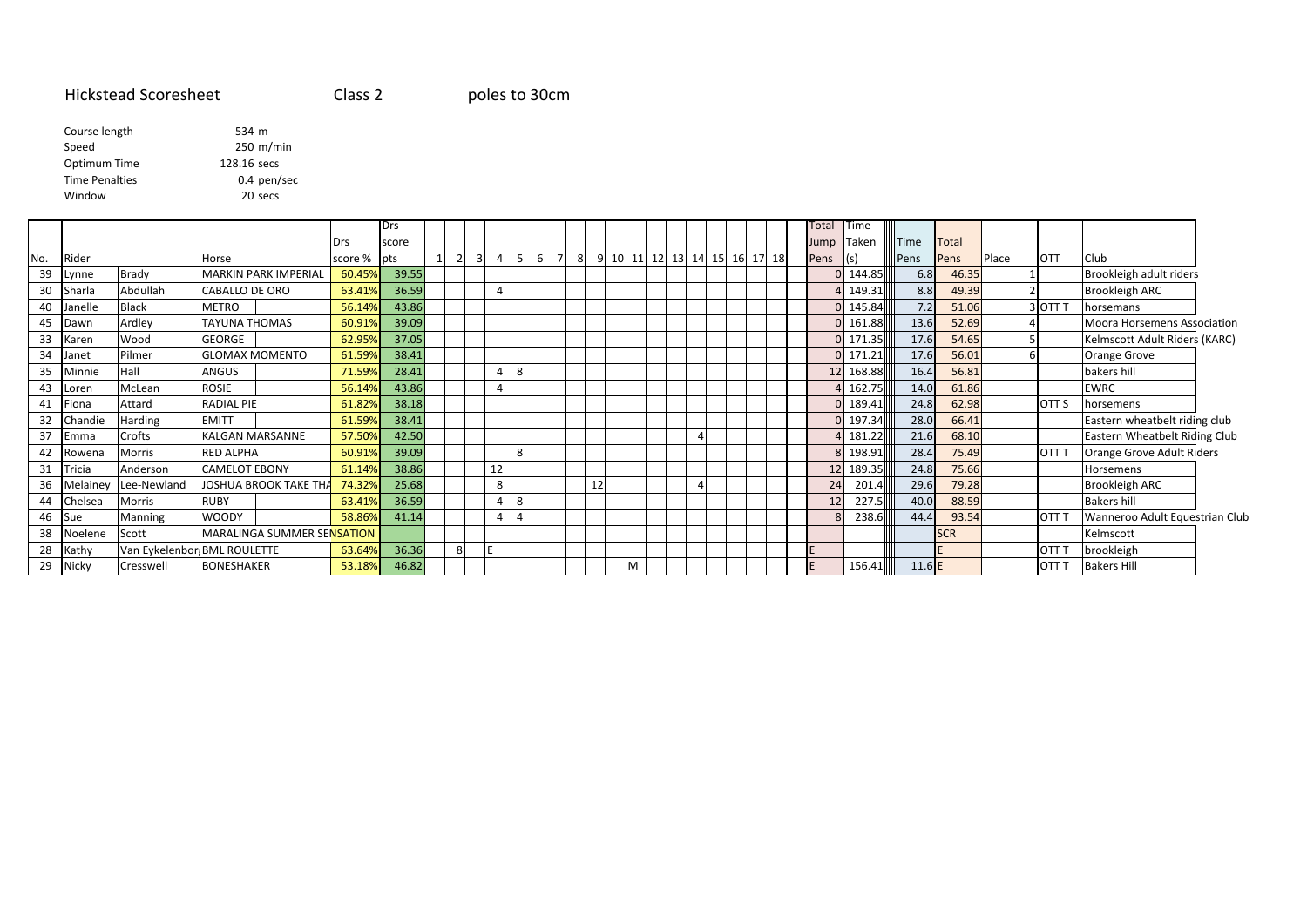#### Hickstead Scoresheet Class 345cm

| Course length         | 880 m       |
|-----------------------|-------------|
| Speed                 | $300$ m/min |
| Optimum Time          | 176.00 secs |
| <b>Time Penalties</b> | 0.4 pen/sec |
| Window                | 20 secs     |
|                       |             |

|     |                       |                    |                         |                             |            | Drs   |                                  |                         |   |   |   |                |   |         |          |          |          |    |          | Total | Time       |           |              |              |                  |                                      |
|-----|-----------------------|--------------------|-------------------------|-----------------------------|------------|-------|----------------------------------|-------------------------|---|---|---|----------------|---|---------|----------|----------|----------|----|----------|-------|------------|-----------|--------------|--------------|------------------|--------------------------------------|
|     |                       |                    |                         |                             | Drs        | score |                                  |                         |   |   |   |                |   |         |          | 12<br>12 |          |    |          | Jump  | Taken      | Time      | <b>Total</b> |              |                  |                                      |
| No. | Rider                 |                    | Horse                   |                             | score %    | pts   | $\overline{2}$<br>1 <sup>1</sup> | $\overline{\mathbf{3}}$ | 4 | 5 | 6 | $\overline{7}$ | 8 | 9<br>10 | 11A      | B        | 13 14 15 | 16 |          | Pens  | (s)        | Pens      | Pens         | <b>Place</b> | <b>OTT</b>       | Club                                 |
| 64  | Kelly                 | Rowe               |                         | KARMA PARK FAIR GALAH       | 70.23%     | 29.77 |                                  |                         |   |   |   |                |   |         |          |          |          |    | $\Delta$ |       | 175.94     | 0.0       | 37.77        |              |                  | Magenup adult riders                 |
| 48  | Kerrv                 | <b>Burns</b>       | <b>ASTRAL</b>           |                             | 63.189     | 36.82 |                                  |                         |   |   |   |                |   |         |          |          |          |    |          |       | 0 153.57   | 1.2       | 38.02        |              |                  | <b>Kelmscott Adult Riders</b>        |
| 55  | Samantha              | Bull               |                         | JOSHUA BROOK GLAMOR         | 67.059     | 32.95 |                                  |                         |   |   |   |                |   |         |          |          |          |    |          |       | $0$ 188.29 | 5.2       | 38.15        |              |                  | <b>Horsemens ARC</b>                 |
| 77  | Kate                  | Baxter             | <b>TUDOR ROSE</b>       |                             | 71.599     | 28.41 |                                  |                         |   |   |   | $\overline{4}$ |   |         |          |          |          |    |          |       | 197.62     | 8.8       | 41.21        |              |                  | Zamia                                |
| 65  | Katie                 | Le Messurier       | <b>KINGSTOWN FAITH</b>  |                             | 61.14%     | 38.86 |                                  |                         |   |   |   |                |   |         |          |          |          |    |          |       | 183.78     | 3.2       | 42.06        |              |                  | peel metro                           |
| 54  | Alide                 | Fear               |                         | <b>DIAMOND B CHIQUITA</b>   | 67.73%     | 32.27 |                                  |                         |   |   |   |                |   |         |          |          |          |    |          |       | 0 160.87   | $0.0\,$   | 32.27        |              |                  | Horseman                             |
| 72  | Michelle              | <b>Bassola</b>     | <b>CHARLIE</b>          |                             | 61.59%     | 38.41 |                                  |                         |   |   |   |                |   |         |          |          |          |    |          |       | 168.22     | 0.0       | 42.41        |              |                  | Horsemens                            |
| 49  | Caroline              | Maycroft           | <b>BAILEY</b>           |                             | 58.189     | 41.82 |                                  |                         |   |   |   |                |   |         |          |          |          |    |          |       | 0 195.84   | 8.0       | 49.82        |              |                  | Gnangara                             |
| 59  | Barbara               | Hinchliffe         | <b>GENEVIEVE</b>        |                             | 58.41%     | 41.59 |                                  |                         |   |   |   |                |   |         |          |          |          |    |          |       | 201.4      | 10.4      | 51.99        |              |                  | Gnangara Adult Equestrian Club       |
| 57  | Jenny                 | Le Messurier       |                         | <b>FROBEN PARK SWANSON</b>  | 61.149     | 38.86 |                                  |                         |   |   |   |                |   |         |          |          |          |    |          |       | 210.94     | 14.0      | 52.86        |              |                  | Peel Metro Adult Riders              |
| 68  | Hayley                | Scott              | <b>IMA CLASSY CAT</b>   |                             | 55.45%     | 44.55 |                                  |                         |   | Δ |   |                |   |         |          |          |          |    |          |       | 198        | 8.8       | 57.35        |              |                  | Horsemens                            |
| 51  | Ros                   | Smyth              | <b>CATCH</b>            |                             | 57.05%     | 42.95 |                                  |                         |   |   |   |                |   |         |          |          |          |    |          |       | 217.78     | 16.8      | 59.75        |              |                  | Gnangara                             |
| 78  | Margaret              | McLean             |                         | <b>WINJANA FASCINATOR</b>   | 57.50%     | 42.50 |                                  |                         |   |   |   |                |   |         |          |          |          |    |          |       | 209.9      | 13.6      | 60.10        |              |                  | Eastern Wheatbelt                    |
| 56  | Julie                 | Millett            | <b>FLYNN</b>            |                             | 60.009     | 40.00 |                                  |                         |   |   |   | $\Delta$       |   |         | 8        |          |          |    | 4        | 20    | 183.66     | 3.2       | 63.20        |              | OTT <sub>T</sub> | Zamia                                |
| 69  | Sue                   | Hale               |                         | <b>MARGLYN MOONLIGHT N</b>  | 54.77%     | 45.23 |                                  |                         |   |   |   |                |   |         | $\Delta$ |          |          |    |          | 12    | 195.6      | 8.0       | 65.23        |              |                  | Kelmscott Adult Riders Club          |
| 58  | Jessica               | Fynn-Meyer         | <b>FRODO</b>            |                             | 61.829     | 38.18 |                                  |                         |   |   |   |                |   | 12      |          |          |          |    |          | 12    | 218.44     | 17.2      | 67.38        |              |                  | Wallangarra ARC                      |
| 67  | Rebecca               | Cook               | LEEDALE SAPHERA         |                             | 55.239     | 44.77 |                                  |                         |   |   |   |                |   |         |          |          |          |    |          |       | 8 217.84   | 16.8      | 69.57        |              |                  | <b>Brookleigh ARC</b>                |
| 62  | -ern                  | Dredge             | <b>JOEY</b>             |                             | 62.50%     | 37.50 |                                  |                         |   |   |   |                |   |         |          |          |          |    |          |       | 260.88     | 34.0      | 75.50        |              |                  | Kelmscott Adult Riding Club          |
| 79  | Sarah                 | <b>Bracegirdle</b> | <b>YZNER ENTERPRIZE</b> |                             | 58.189     | 41.82 |                                  |                         |   |   |   |                |   |         |          |          |          |    |          |       | 253.86     | 31.2      | 77.02        |              |                  | Wanneroo adult equestrian club       |
| 61  | Jessica               | <b>Battista</b>    | <b>JAMES BOND</b>       |                             | 54.09%     | 45.91 |                                  | Δ                       |   |   |   |                |   |         | 8        |          |          |    |          | 12    | 223.34     | 19.2      | 77.11        |              |                  | Gnangara                             |
| 70  | Katherine             | Royce              | OH MR DARCY!            |                             | 58.41%     | 41.59 |                                  |                         |   |   |   |                |   |         |          |          |          |    |          |       | 278.03     | 41.2      | 86.79        |              |                  | Gnangara Adult Equestrian Club       |
| 74  | Sara                  | Trown              | <b>SURR WALTER</b>      |                             | 52.73%     | 47.27 |                                  |                         |   |   |   |                |   |         |          |          |          |    |          |       | 0 297.34   | 48.8      | 96.07        |              | OTT <sub>T</sub> | zamia                                |
| 63  | Danielle              | Snell              | <b>ETERNAL FLAME</b>    |                             | 61.14%     | 38.86 |                                  |                         |   |   | Δ |                |   |         |          |          |          |    | 4        |       | 8 317.97   | 56.8      | 103.66       |              |                  | Wallangarra Adult Riders club        |
| 66  | Michelle              | Wilson             |                         | LARRAPINDA ALPINE SHIN      | 46.599     | 53.41 |                                  |                         |   |   |   |                |   |         |          |          |          |    |          |       |            |           |              |              |                  | Eastern Wheatbelt                    |
| 71  | Michelle              | Hall               | <b>PENTHOUSE PARK</b>   |                             | 60.91%     | 39.09 | $\overline{4}$                   |                         |   |   |   |                |   |         |          |          |          |    |          |       | 4E         |           |              |              | OTT <sub>T</sub> | <b>Bakers Hill Adult Riding Club</b> |
| 75  | Shari                 | Lindo              |                         | <b>SYLVANIA UNCONDITION</b> | 63.869     | 36.14 |                                  |                         |   |   |   |                |   | 12      | 8E       |          |          |    |          |       |            |           | F.           |              |                  | Wallangarra                          |
| 73  | Andrea                | Bear               | <b>SHANTI</b>           |                             | <b>SCR</b> |       |                                  |                         |   |   |   |                |   |         |          |          |          |    |          |       |            |           | <b>SCR</b>   |              |                  | Avon Valley Adult Riding Club        |
| 76  | Jacqui                | Self               |                         | <b>TONKA TOWN (DANNY)</b>   | <b>SCR</b> |       |                                  |                         |   |   |   |                |   |         |          |          |          |    |          |       |            |           | <b>SCR</b>   |              | OTT <sub>T</sub> | Wooroloo                             |
| 52  | <b>STEPHANIE GATE</b> |                    | <b>POCKET</b>           |                             | Ret        | Ret   |                                  |                         |   |   |   |                |   |         |          |          |          |    |          |       | 0 151.25   | $2.0$ Ret |              |              |                  | <b>HORSEMENS</b>                     |
| 53  | Suzana                | Pitt               | CHISEL (VALIENTE)       |                             | Ret        | Ret   |                                  |                         |   |   |   |                |   | 12E     |          |          |          |    |          |       |            |           | Ret          |              | OTT <sub>T</sub> | Gidgegannup Equestrian Assoc         |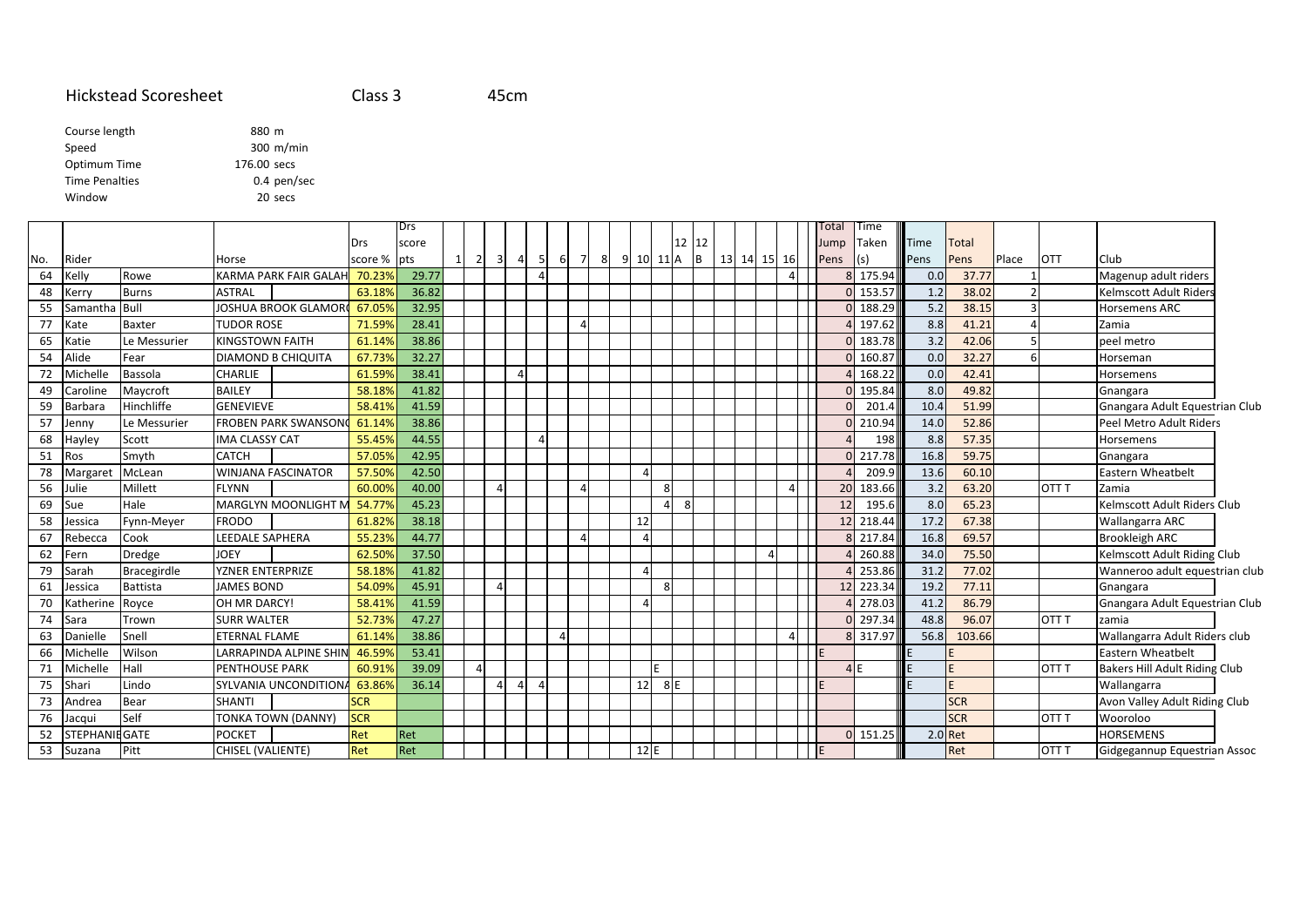#### Hickstead Scoresheet Class 465cm

| Course length         | 885 m       |
|-----------------------|-------------|
| Speed                 | 300 m/min   |
| Optimum Time          | 177.00 secs |
| <b>Time Penalties</b> | 0.4 pen/sec |
| Window                | 20 secs     |
|                       |             |

|     |                   |                  |                                     |            | Drs   |          |                |                                           |      |          |   |    |    |          |   |                             | Total | <b>Time</b> |             |            |              |                  |                                 |  |
|-----|-------------------|------------------|-------------------------------------|------------|-------|----------|----------------|-------------------------------------------|------|----------|---|----|----|----------|---|-----------------------------|-------|-------------|-------------|------------|--------------|------------------|---------------------------------|--|
|     |                   |                  |                                     | Drs score  | score |          |                |                                           |      |          |   |    |    |          |   |                             | lump  | Taken       | <b>Time</b> | Total      |              |                  |                                 |  |
| No. | Rider             |                  | Horse                               |            | pts   |          | $\overline{2}$ | $\overline{\mathbf{3}}$<br>$\overline{4}$ | - 51 | 6        | 7 | -8 |    |          |   | 9 10 11 12A 12B 13 14 15 16 | Pens  | $\vert$ (s) | Pens        | Pens       | <b>Place</b> | <b>OTT</b>       | Club                            |  |
| 90  | Meredith          | Kessel           | <b>KEIKO</b>                        | 71.35%     | 28.65 |          |                |                                           |      |          |   |    |    |          |   |                             |       | 0 174.84    | 0.0         | 28.65      |              | 1 OTT T          | Wallangarra                     |  |
| 98  | Kerry             | <b>Dyjak</b>     | <b>PRIMROSE PARK RED FOX</b>        | 75.00%     | 25.00 |          |                |                                           |      |          |   |    |    | $\Delta$ |   |                             |       | 195.5       | 7.6         | 36.60      |              |                  | magenup adult riders            |  |
| 106 | Helen             | Richardson ZAZU  |                                     | 65.19%     | 34.81 |          |                |                                           |      |          | Δ |    |    |          |   |                             |       | 176.91      | 0.0         | 38.81      |              | $\overline{3}$   | horsemans                       |  |
| 87  | Suzette           | Davis            | <b>DEVON SKIES</b>                  | 65.19%     | 34.81 |          |                |                                           |      |          |   |    |    |          |   | 4 <sup>1</sup>              |       | 8 184.44    | 3.2         | 46.01      |              | $\overline{4}$   | Avon Valley Adult Riding Club   |  |
| 95  | Michele           | De Rosier        | <b>MYKONOS</b>                      | 73.27%     | 26.73 |          |                |                                           |      |          |   |    |    |          |   |                             |       | 0 227.72    | 20.4        | 47.13      |              | 5 <sub>l</sub>   | <b>Wanneroo Adult Riders</b>    |  |
| 105 | Renee             | Atkinson         | <b>WHICH DOCTOR</b>                 | 63.85%     | 36.15 |          |                | $\overline{a}$<br>$\overline{a}$          |      |          |   |    |    |          |   |                             |       | 8 191.59    | 6.0         | 50.15      |              | 6 OTT T          | Avon Valley ARC                 |  |
| 94  | Lynn              | Digue            | <b>JOSHUA BROOK KUPER</b>           | 62.69%     | 37.31 |          |                | $\Delta$                                  |      |          |   |    |    |          |   |                             |       | 8 136.25    | 8.4         | 53.71      |              |                  | Horsemens Arc                   |  |
| 86  | Stacey            | <b>Summers</b>   | <b>COLE</b>                         | 63.85%     | 36.15 |          |                | $\Delta$                                  |      |          |   |    |    |          |   |                             |       | 202.8       | 10.4        | 54.55      |              | OTT <sub>T</sub> | Orange Grove Adult Riding Club  |  |
| 84  | Karina            | Graham           | <b>BELTANE</b>                      | 63.27%     | 36.73 |          |                | $\Delta$                                  |      |          |   |    |    |          |   |                             |       | 212.9       | 14.4        | 55.13      |              | OTT <sub>T</sub> | Brookleigh Adult Riding Club    |  |
| 100 | Kate              | O'Neill          | <b>RANGER</b>                       | 53.85%     | 46.15 | $\Delta$ |                |                                           |      |          |   |    |    |          |   |                             |       | 192.72      | 6.4         | 56.55      |              | OTT T            | Bakers hill adult riding club   |  |
| 97  | Kate              | Shaw             | <b>PORSHA</b>                       | 55.38%     | 44.62 |          |                | $\overline{a}$                            |      |          |   |    |    |          |   |                             |       | 199.5       | 9.2         | 57.82      |              | OTT <sub>T</sub> | Horsemens                       |  |
| 104 |                   |                  | Veronique Vanderklift SUTTERS PRIDE | 57.88%     | 42.12 |          |                |                                           |      |          |   |    |    |          |   |                             |       | 208.75      | 12.8        | 58.92      |              | <b>OTTS</b>      | Horsemens                       |  |
| 88  | Kylee             | Bennett          | <b>HALI PARK ALCATRAZ</b>           | 54.04%     | 45.96 |          |                |                                           |      | $\Delta$ |   |    |    |          |   |                             |       | 8 191.41    | 5.8         | 59.76      |              |                  | Wallangara                      |  |
| 96  | Roslyn            | Houston          | PHOEBE                              | 57.88%     | 42.12 |          | 4              |                                           |      |          |   |    |    |          |   |                             |       | 24 159.47   | 0.0         | 66.12      |              |                  | <b>OTT T, O Wallangarra ARC</b> |  |
| 89  | Rebecca           | Lawrence MALAKAI |                                     | 69.04%     | 30.96 |          |                | $\Lambda$                                 |      |          |   |    | 8  |          |   |                             |       | 20<br>241.6 | 26.0        | 76.96      |              |                  | Horsemens                       |  |
| 99  | Natasha           |                  | Harrop-md RAINBOW LODGE CHARKE      | 55.00%     | 45.00 |          | 4 <sup>1</sup> | $\overline{4}$                            |      |          |   | 8  |    |          |   |                             |       | 234.4<br>16 | 23.2        | 84.20      |              | OTT <sub>T</sub> | Gidgegannup Equestrian Assoc    |  |
| 101 | -lorine           | Jourdain         | <b>ROBBIE</b>                       | 57.31%     | 42.69 |          |                |                                           |      |          |   |    |    |          |   |                             |       | $\Omega$    | 62.8        | 105.49     |              | <b>OTT T</b>     | Kelmscott Adult Riding Club     |  |
| 82  | Joanne            | <b>JACOBS</b>    | <b>AUDACIA</b>                      | 60.38%     | 39.62 |          | 20             |                                           |      | E.       |   |    |    |          |   |                             |       |             |             |            |              | <b>OTT T</b>     | Gidgegannup                     |  |
| 83  | Tony              | Smyth            | <b>AUSSIE</b>                       | 53.65%     | 46.35 |          | 20             |                                           |      | 4E       |   |    |    |          |   |                             |       |             |             |            |              | <b>OTT T</b>     | Brookleigh                      |  |
| 85  | <sup>p</sup> ixie | Stott            | <b>BUD</b>                          | 64.42%     | 35.58 |          |                | 8                                         |      | 12 12    |   |    |    |          |   |                             | F     |             |             |            |              |                  | Kelmscott                       |  |
|     | Yolande           | Stewart          | <b>KING PRIAM</b>                   | 59.62%     | 40.38 |          |                |                                           |      |          |   |    | 20 |          | E |                             |       |             |             |            |              | <b>OTT T</b>     | Kelmscott                       |  |
| 92  | Lauren            | Prater           | <b>MAX</b>                          | 61.92%     | 38.08 |          |                | 20<br>$\overline{a}$                      |      |          |   |    |    |          |   |                             |       |             |             |            |              | OTT T            | Brookleigh Adult Riding Club    |  |
| 93  | Christine         | Kelly            | <b>MARETTI</b>                      | 60.00%     | 40.00 |          | E              |                                           |      |          |   |    |    |          |   |                             |       |             | 0.0 E       |            |              | <b>OTT T</b>     | Wallangarra Adult Riders        |  |
| 102 | Sharon            | Joyce            | <b>SCENIC BLAST</b>                 | 64.81%     | 35.19 |          |                |                                           |      |          |   |    |    |          |   |                             | F     |             |             |            |              |                  | Horsemens                       |  |
| 103 | Gillian           | Ingham           | <b>SONIC BOOMTOWN</b>               | 64.81%     | 35.19 |          |                | 8 E                                       |      |          |   |    |    |          |   |                             | F     |             |             |            |              |                  | Magenup                         |  |
| 81  | Samantha Unstead  |                  | <b>ASLAN</b>                        | <b>SCR</b> |       |          |                |                                           |      |          |   |    |    |          |   |                             |       |             |             | <b>SCR</b> |              |                  | Wanneroo                        |  |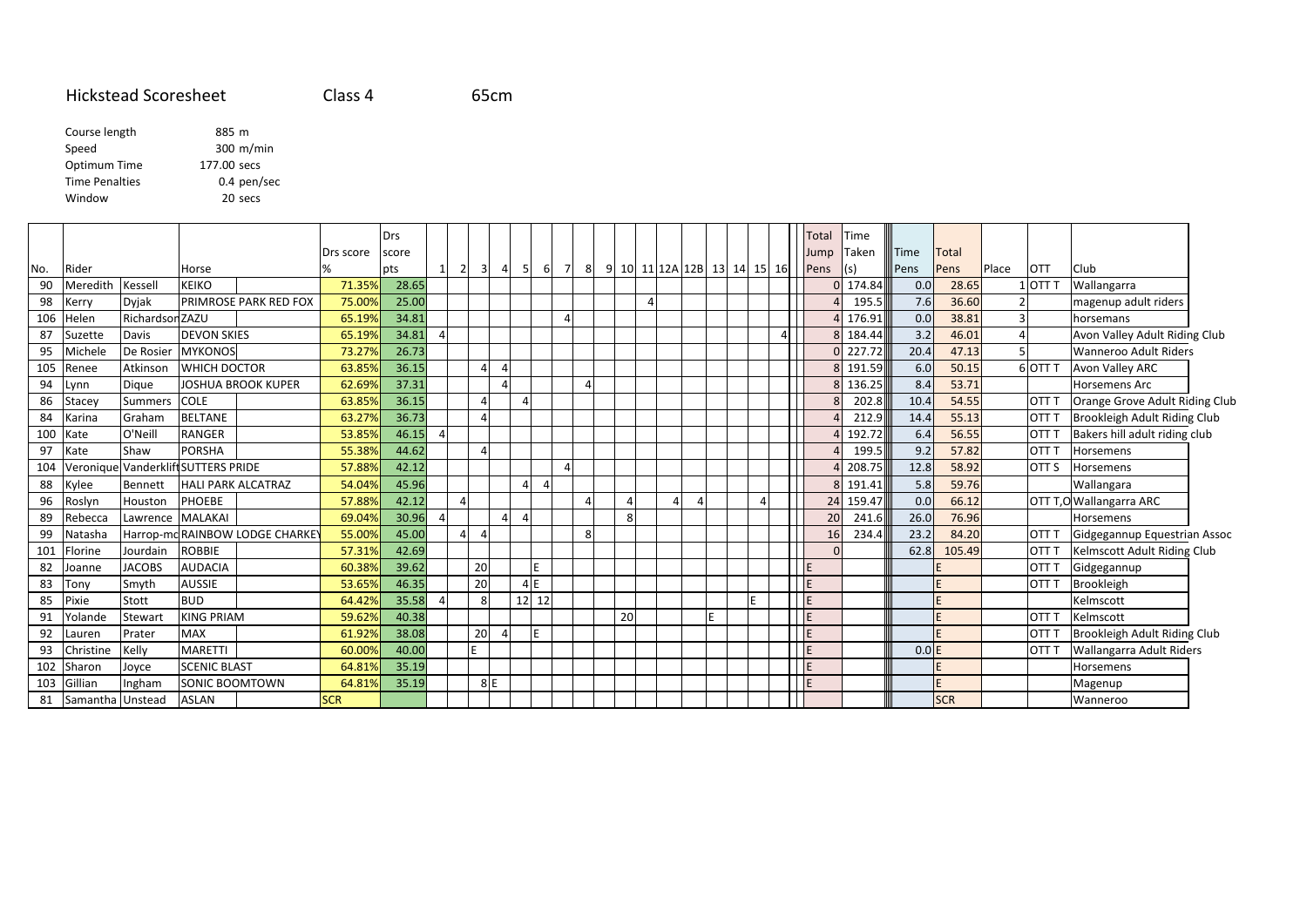#### Hickstead Scoresheet Class 580cm

| Course length         | 880 m       |
|-----------------------|-------------|
| Speed                 | 350 m/min   |
| Optimum Time          | 150.86 secs |
| <b>Time Penalties</b> | 0.4 pen/sec |
| Window                | 20 secs     |
|                       |             |

|          |                    |           |                                          |             | Drs   |    |    |     |   |           |       |             |  | Total | Time   |      |              |       |              |                                |
|----------|--------------------|-----------|------------------------------------------|-------------|-------|----|----|-----|---|-----------|-------|-------------|--|-------|--------|------|--------------|-------|--------------|--------------------------------|
|          |                    |           |                                          | Drs         | score |    |    |     |   |           | 12 12 |             |  | Jump  | Taken  | Time | <b>Total</b> |       |              |                                |
| No.      | Rider              |           | Horse                                    | score % pts |       |    |    |     | 8 | 9 10 11 A | IB.   | 13 14 15 16 |  | Pens  |        | Pens | Pens         | Place | <b>IOTT</b>  | Club                           |
| 115      | Dawn               | Greenall  | MAYBELLINE                               | 70.43%      | 29.57 |    |    |     |   |           |       |             |  |       | 137.82 | 0.0  | 33.57        |       |              | zamia                          |
|          | 108 Donna          | Picton    | <b>COUNTING STARS</b>                    | 65.65%      | 34.35 |    |    |     |   |           |       |             |  |       | 135.93 | 0.0  | 34.35        |       | 2 OTT T      | Gidge                          |
|          | 111 Margaret       |           | Barnesby-johnsd HUNTER BROOK RIVER DANCE | 60.87%      | 39.13 |    |    |     |   |           |       |             |  |       | 133.31 | 0.0  | 39.13        |       |              | Wallangarra Adult Riding club  |
|          | 110 Cherie         | Ingvarson | <b>GALA MAI</b>                          | 66.95%      | 33.05 |    |    |     |   |           |       |             |  |       | 148.6  | 0.0  | 41.05        |       |              | <b>HARC</b>                    |
|          | 112 Annalea        |           | Cesery-Hopkins JALDARY WOLKENSUN         | 74.13%      | 25.87 |    |    |     |   |           |       |             |  |       | 172.68 | 8.8  | 42.67        |       |              | Gidgegannup Equetrian club     |
| 119 Jill |                    | Worth     | <b>RHODES SCHOLAR</b>                    | 64.35%      | 35.65 |    |    |     |   |           |       |             |  |       | 173.22 | 9.2  | 44.85        |       |              | Wallangarra                    |
|          | 117 Jane           | Gillham   | PLAYING WITH FIRE                        | 59.13%      | 40.87 |    |    |     |   |           |       |             |  |       | 131.34 | 0.0  | 44.87        |       | IOTT         | Moora Horsemens                |
| 120 l    | Jennifer           | Smith     | <b>RILEY</b>                             | 63.26%      | 36.74 |    |    |     |   |           |       |             |  |       | 176.41 | 10.4 | 47.14        |       |              | bakers hill                    |
|          | 118 Sharon         | Bettany   | <b>REGINALD BIXBY</b>                    | 57.39%      | 42.61 |    |    |     |   |           |       |             |  |       | 151.66 | 0.4  | 51.01        |       | <b>OTT</b>   | Gidgegannup Equestrian Assoc   |
|          | 116 Jessika        | Ryymin    | <b>MONSIEUR JOHN</b>                     | 60.65%      | 39.35 |    |    |     |   |           |       |             |  |       | 177.15 | 10.8 | 54.15        |       | <b>OTT T</b> | Orange Grove Adult Riders      |
| 121      | Monique            | Caddies   | <b>WOURIEPOOL'S ROYAL HIGHNE</b>         | 61.52%      | 38.48 |    |    |     |   |           |       |             |  |       | 178.47 |      | 65.68        |       |              | Horsemens                      |
| 109      | Elizabeth          | Coote     | <b>EVAN</b>                              | 61.52%      | 38.48 |    |    |     |   | 8         |       |             |  |       | 246.47 | 38.4 | 88.88        |       |              | Orange Grove Adult Riders Club |
|          | 107 Samantha Burns |           | <b>BROOKEVALLEY BLEDDYN</b>              | 75.43%      | 24.57 | 8  |    | 12E |   |           |       |             |  | ΙE    |        |      |              |       |              | Kelmscott                      |
|          | 114 Stacy          | Etheridge | <b>MAGIC MIKE</b>                        | 62.39%      | 37.61 | 12 | 12 |     |   |           |       |             |  |       |        |      |              |       |              | Wanneroo adult equestrian club |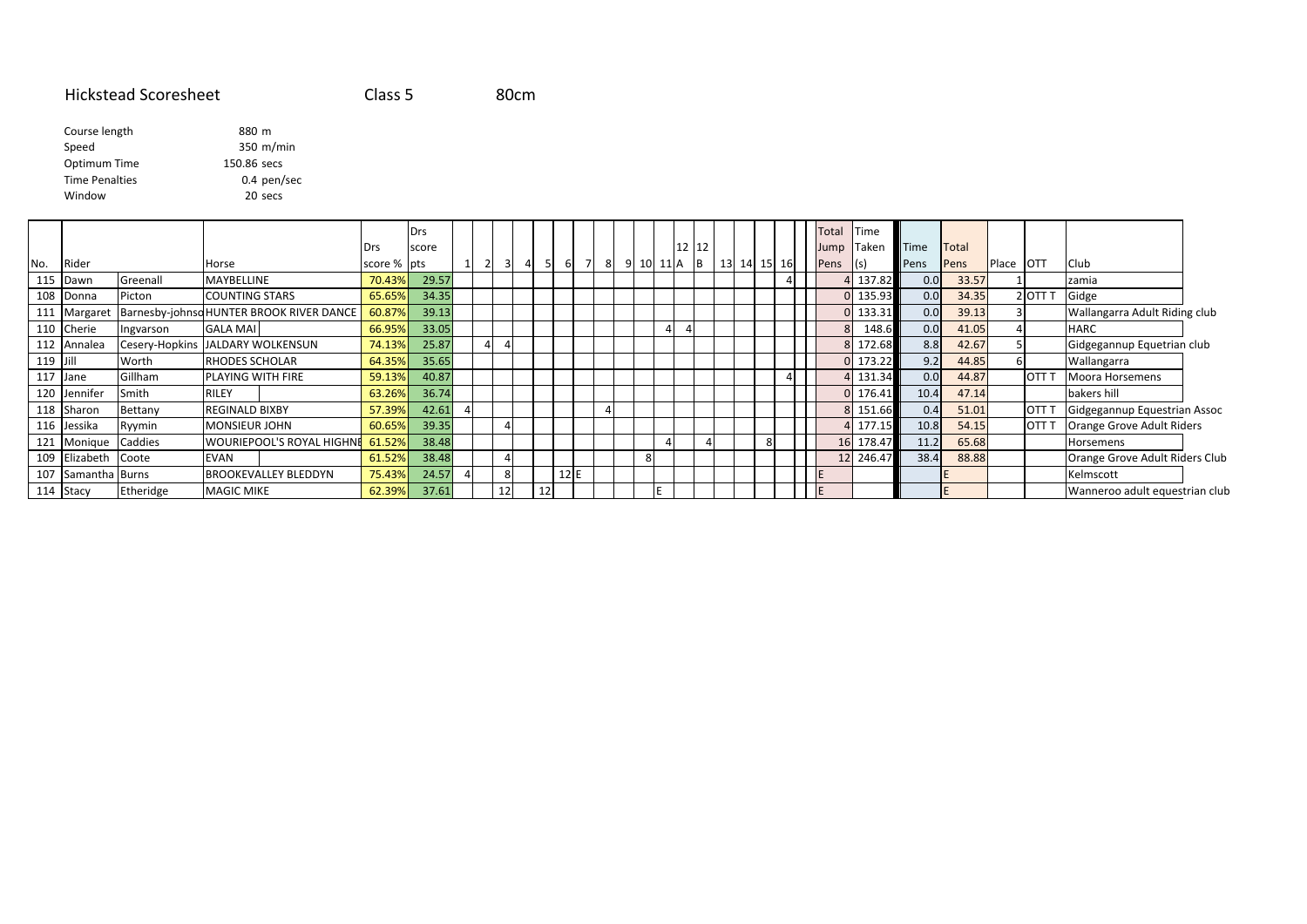### Hickstead Scoresheet Class 695cm

| Course length         | 870 m       |
|-----------------------|-------------|
| Speed                 | 350 m/min   |
| Optimum Time          | 149.14 secs |
| <b>Time Penalties</b> | 0.4 pen/sec |
| Window                | 20 secs     |
|                       |             |

|          |                |               |                          | Drs score score | l Drs |                |  |    |    |      |      | 12 12 |          |             |  | Total Time<br>Jump Taken |                  | <b>Time</b> | <b>ITotal</b> |       |         |                          |
|----------|----------------|---------------|--------------------------|-----------------|-------|----------------|--|----|----|------|------|-------|----------|-------------|--|--------------------------|------------------|-------------|---------------|-------|---------|--------------------------|
| No.      | Rider          |               | Horse                    |                 | l pts | $\overline{3}$ |  | 61 | -8 | 10 I | 11 A |       | <b>B</b> | 13 14 15 16 |  | Pens                     | $\vert$ (s)      | <b>Pens</b> | Pens          | Place | OTT T   | Club                     |
| 127      | <b>Shelley</b> | Hall          | <b>JUST DIESEL</b>       | 66.85%          | 33.15 |                |  |    |    |      |      |       |          |             |  |                          | 132.69 III       | 0.0         | 33.15         |       |         | Bakers Hill Adult Riding |
|          | 123 Suzanne    | Smith         | <b>ANIKEN</b>            | 66.48%          | 33.52 |                |  |    |    |      |      |       |          |             |  |                          | 135 l            | 0.0         | 37.52         |       |         | Horsemens                |
|          | 126 Tracey     | <b>Burges</b> | <b>ALMIRANTE</b>         | 69.07%          | 30.93 |                |  |    |    |      |      |       |          |             |  |                          | 161.88III        | 5.2         | 40.13         |       |         | Gidgegannup equestria    |
|          | 124 Bonny      |               | Dunlop-HeagJEUX D'ESPRIT | 67.22%          | 32.78 | $\Delta$       |  |    |    |      |      |       |          |             |  |                          | 123.72 <b>11</b> | 2.4         | 43.18         |       | 4 OTT T | Eastern Wheatbelt Ridir  |
| $125$ Jo |                | Vinci         | <b>BRINSONS REQUEST</b>  | 67.04%          | 32.96 |                |  |    |    |      |      |       |          |             |  |                          | 155.87           | 2.81        | 51.76         |       |         | Horsemens                |
|          | 128 Trish      | Spittle       | <b>TAJU NERADA</b>       | 57.41%          | 42.59 |                |  |    |    |      |      |       |          |             |  |                          | 160.37           | 4.8         | 59.39         |       |         | Magenup                  |